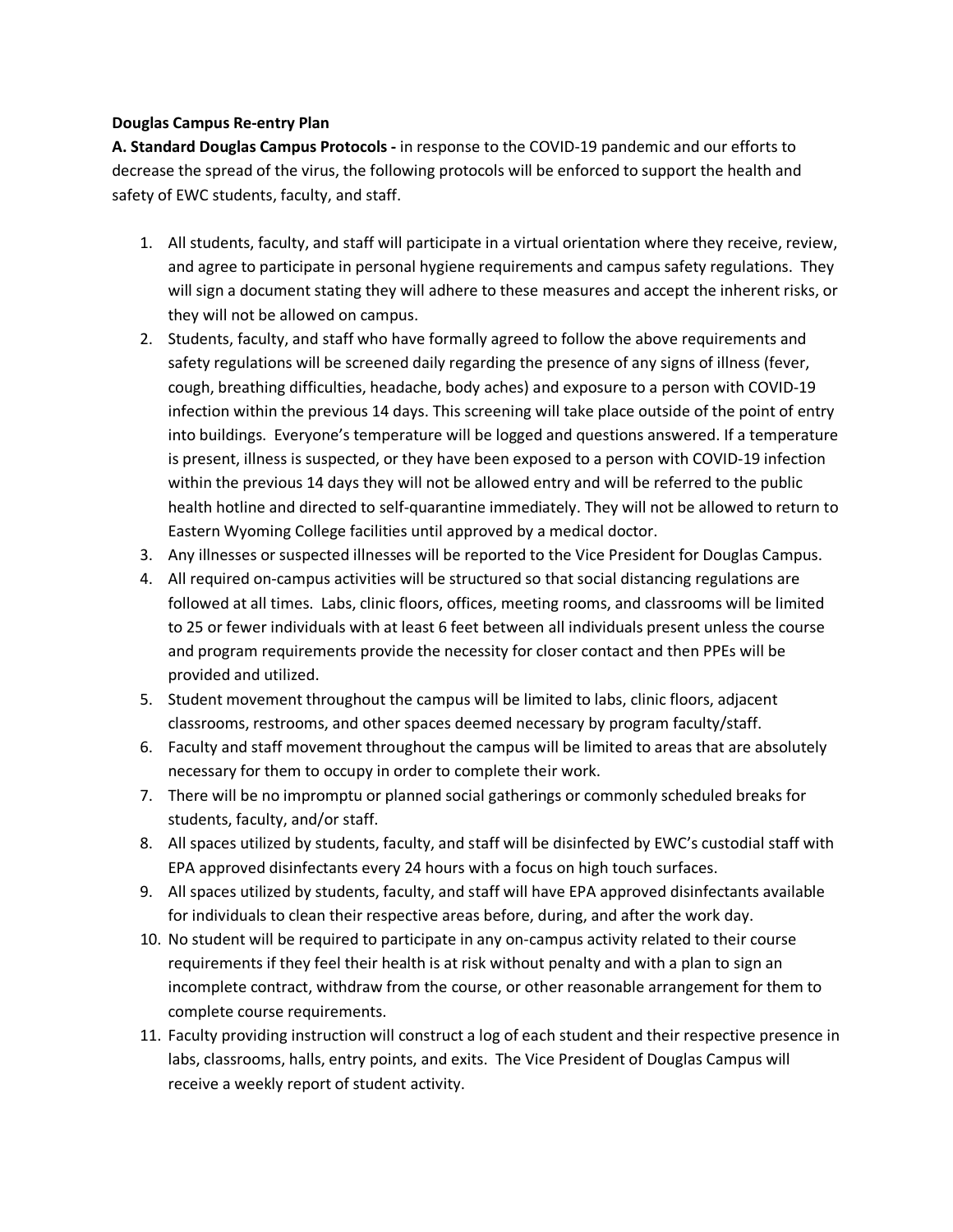12. Students, faculty, and/or staff who fail to follow the personal hygiene and campus regulations or are not forthright with symptoms or locations of travel, will be subject to discharge from campus.

# **B. Determination of which groups will be phased in and the subsequent sequence following an additional closure (may be course specific and may vary across employees and functions)**

On May 18, at 8:00 a.m. all EWC employees that generally work on campus will be required to attend a virtual orientation where they will receive, review and agree to participate in personal hygiene requirements and campus safety regulations. They will be required to sign a document stating that they will adhere to these measures.

A daily log of all campus visitors and EWC employees with sign-up sheets will be provided at the information desk on a clipboard. All EWC employees are required to sign in DAILY if they are going to be on campus.

Students, faculty, and staff associated with the following areas/groups are included in the re-entry plan.

- Workforce Development/Community Education/CCR
	- **Staffing:** Career and College Readiness/Workforce/CE coordinator
	- **Hours:** Modified summer hours
	- TBD Late June Early July
		- Gunsmith Engraving
			- Projected # of instructors: 1
			- Projected # of students: 9
		- Gunsmith Custom Barrel Machining
			- Projected # of instructors: 1
			- Projected # of students: 9
	- **Safety and sanitation procedures:**
		- Cleaning: All door handles, main countertop, and classroom spaces will be disinfected after each class.
		- PPE: Instructors and students will wear a mask during classes. Physical distancing and self-sanitation measures will be applied in these settings.
- Student Center
	- **Hours:** The student center will have limited patron access during regular summer hours of operation; limit of six patrons in the student center at one time.
	- **Computer use:** Patrons will be placed at a minimum of six feet apart. Each station will be disinfected when the patron leaves.
	- **Safety and sanitation procedures:**
		- Cleaning: All door handles and the main countertop will be disinfected at least twice daily. Computer keyboards will be disinfected after each patron use.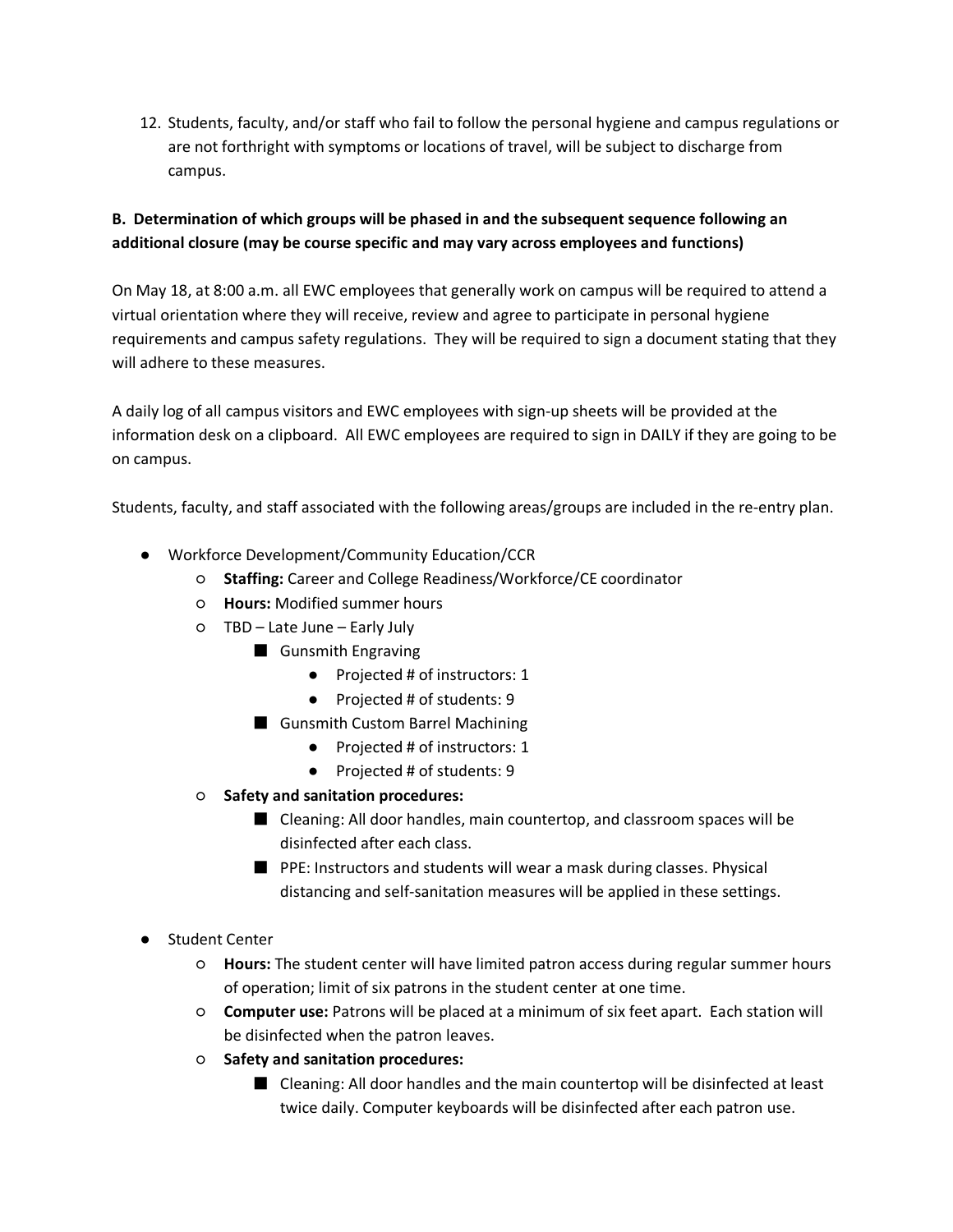■ PPE: It is recommended that patrons wear a mask but will not be required unless college mandated.

- Testing Center
	- **Staffing:** Testing & Career Services Coordinators for Douglas Campus
		- Two employees alternate testing duties/offices located in the information center/rotating schedule
	- **Hours:** Regular summer hours
		- Testing services available by appointment only
	- May 18 August 7
		- HiSET candidates
			- By appointment only
				- Candidates will be seated with a minimum of 2 empty stations between them to allow for more than 6 ft. between candidates.
				- Candidates will be allowed to wear masks as approved by the individual vendor (provided by the candidate) and gloves (may be provided by the candidate or Testing Center) during testing, once it is verified that there is no unauthorized material present
				- Masks and gloves will be inspected after test is completed and before candidate is dismissed to ensure that there are no test materials being removed from the testing center.
		- Accuplacer Testing
			- We will continue utilizing Zoom for proctoring Accuplacer exams.
			- Students in the local area will be offered the option of face-to-face testing.
			- By appointment only
				- Appointments will be spaced so that there is no waiting in the reception area.
				- Candidates will be seated with a minimum of 2 empty stations between them to allow for more than 6 ft. between candidates.
			- High School concurrent testing volume to be determined
				- Coordinate with Outreach Coordinator and school district administrators to determine, how, when, where to test these students.
	- **Safety and sanitation procedures:**
		- Testing stations (computer and table) will be sanitized each morning and again immediately after the candidate is dismissed.
		- Other candidates will be given NEW testing center pencils and instructed to take the pencils with them when they leave the testing center.
		- Ink pens used by candidates for signing in will be sanitized after each use.
		- Testing coordinator will wear a mask when interacting with test candidates (check-in, check-out, etc.)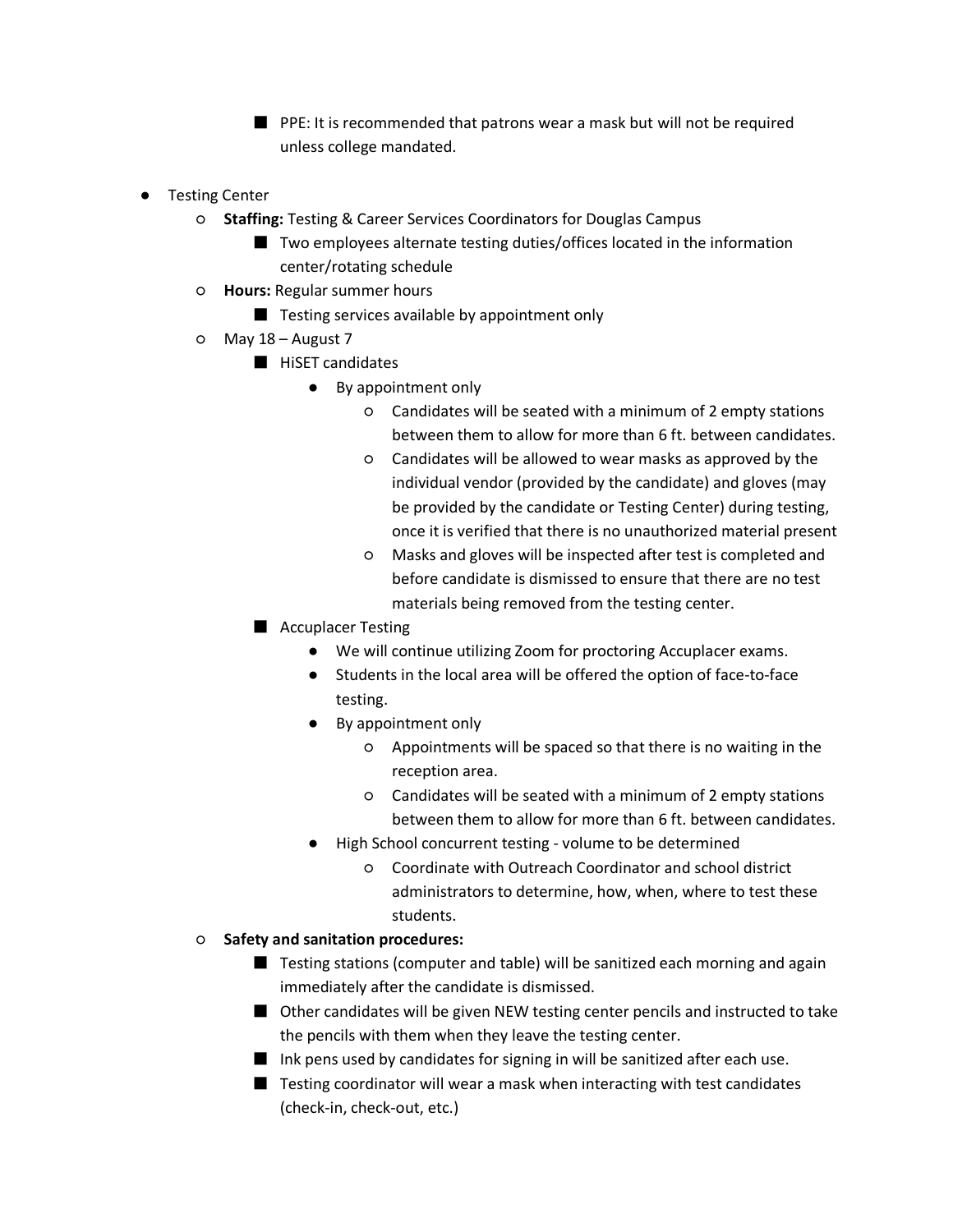- If a candidate needs technical assistance after being seated at a computer station, the testing coordinator will wear a mask and gloves (if handling of keyboard and/or mouse is necessary) and ask the candidate to move away to maintain adequate social distancing. (Testing Center at the Douglas Campus will need a supply of gloves).
- Administrative and Information Center Offices
	- **Staffing:** Vice President for Douglas Campus, Director of Nursing, Administrative Specialist and Senior Administrative Assistant.
	- **Hours:** Regular summer hours.
	- **Services:**
		- Academic advising
	- **Safety and sanitation procedures:**
		- Distancing: Office assistants will alternatively staff the Information Center office by rotating work hours between office and remote work.
		- Cleaning: All door handles, desk and table tops, and other high contact points will be disinfected by employees.
		- PPE: Staff will wear a mask when interacting with students and visitors. It is recommended that visitors wear a mask but will not be required unless college mandated.
- Maintenance/Grounds/Custodial
	- **Staffing:** Maintenance Supervisor
	- **Hours:** Regular summer hours.
- Outreach Office Torrington Campus
	- **Staffing:** Senior Administrative Assistant, Outreach/Perkins coordinator
		- Two employees will rotate office hours and schedule according to main campus plan.
	- **Hours:** Regular summer hours through June 30, closed July.
	- **Services:**
		- Advising
		- Outreach
		- HS Registration

### **C. Determination of retracting back to mitigation or re-entry phase**

Eastern Wyoming College will be vigilant in addressing and following the State of Wyoming Public Health Orders. If State officials announce findings and orders that directly state and/or imply that in order to support the health and safety of students, faculty, and staff, EWC will immediately return to the previous more restrictive Mitigation I plan.